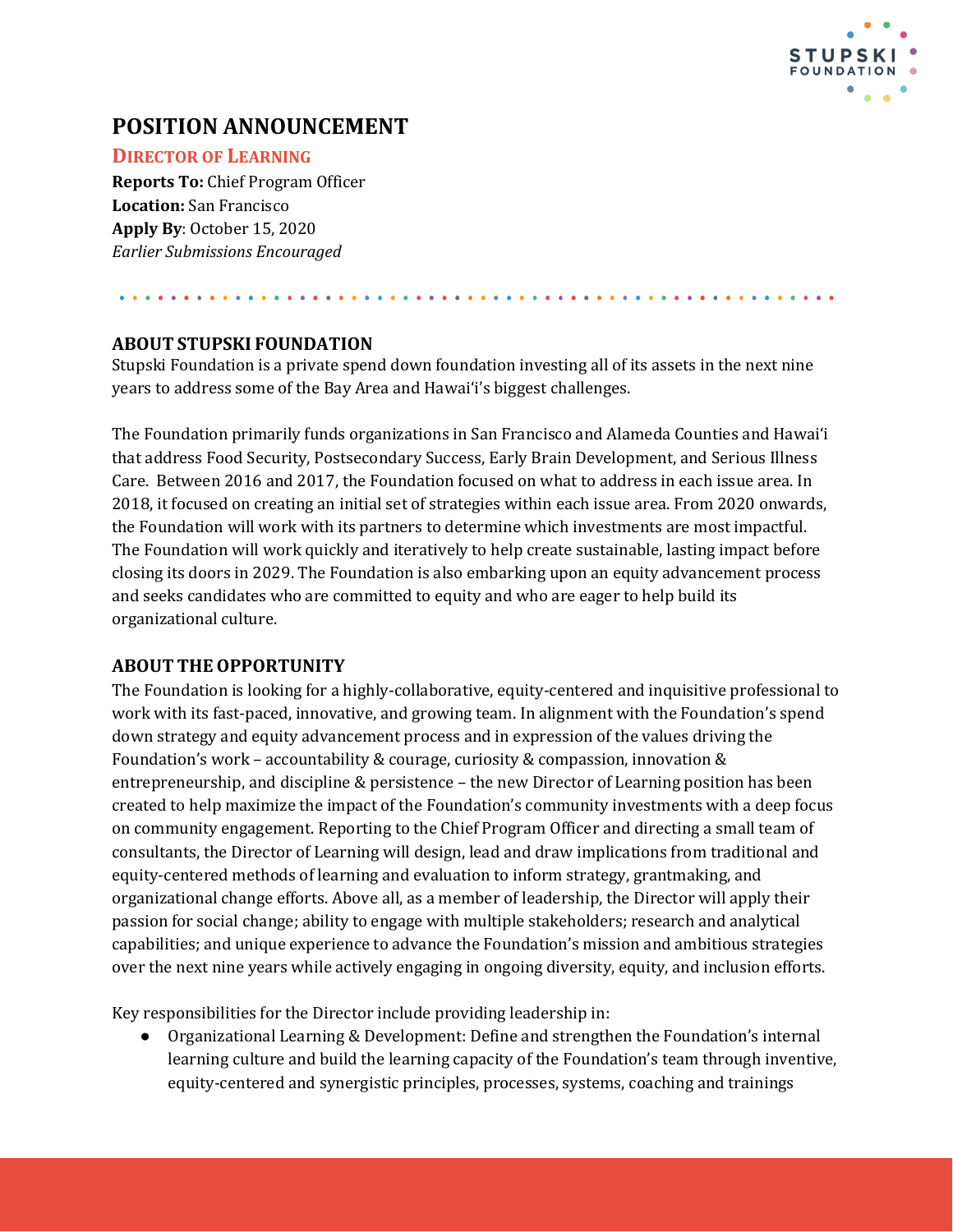

- Measurement & Evaluation: Augment and stand shoulder-to-shoulder with Program Directors and community to reimagine how the Foundation measures impact; design, test, iterate and institutionalize multiple qualitative and quantitative evaluative approaches and methods; and draw out implications from data sets, research, stakeholder feedback, and grantee reports to make recommendations and collaborative decisions to inform effective grantmaking
- Strategic Learning: Investigate at a grant cluster, initiative and/or issue area level and aggregate learnings across issue areas to inform overarching strategy
- Constituent-Centered Learning Design: Identify key assumptions and success metrics for impact and scale within each issue area and, with Program Directors, design effective experiments, shorten feedback loops, and execute continuous learning cycles
- Grantee Learning: Advance systems and processes for partnering with Foundation grantees to improve programs and services and to track progress
- Engagement & Management: Forge relationships with Foundation staff, the Board of Directors, and external stakeholders, including diverse communities; revolutionize the Foundation's community engagement approach; and identify, cultivate and oversee supportive and values-aligned learning partnerships with external consultants, evaluators, community members to ensure success
- Community & Field Learning & Development: Stay abreast of and leverage effective practices in communities and the field; transition the base of knowledge and power from the Foundation to the community via inclusive processes, convenings and co-learning sessions; and work with the Director of Communications to share the Foundation's learnings more broadly with peer funders, grantees and communities

A successful Director is an adaptable, emotionally intelligent, and relationship-oriented leader who is committed to learning and growth, and possesses the following competencies and qualifications:

#### **Core Competencies**

- Seeks opportunity for continuous learning and growth
- Comfortable creating, testing, and revising strategy in an agile environment
- Has an ability to turn data into actionable insight and develop recommendations for strategic shifts
- Listens with an open mind and a deep commitment to respecting diverse viewpoints
- Fosters trusting relationships with multiple stakeholders including community members, grantees, internal staff/consultants and the Board
- Has strong written and verbal communication skills with an ability to create original written content and adapt to deliver verbal presentations in multiple settings with multiple audiences and diverse stakeholders
- Capable of juggling multiple priorities, effectively delegating, and delivering timely results in a fast-paced environment with clear team communication
- Has a demonstrated commitment to equity, personally and professionally
- Able to adapt learning and evaluation processes based on context, needs, and audiences